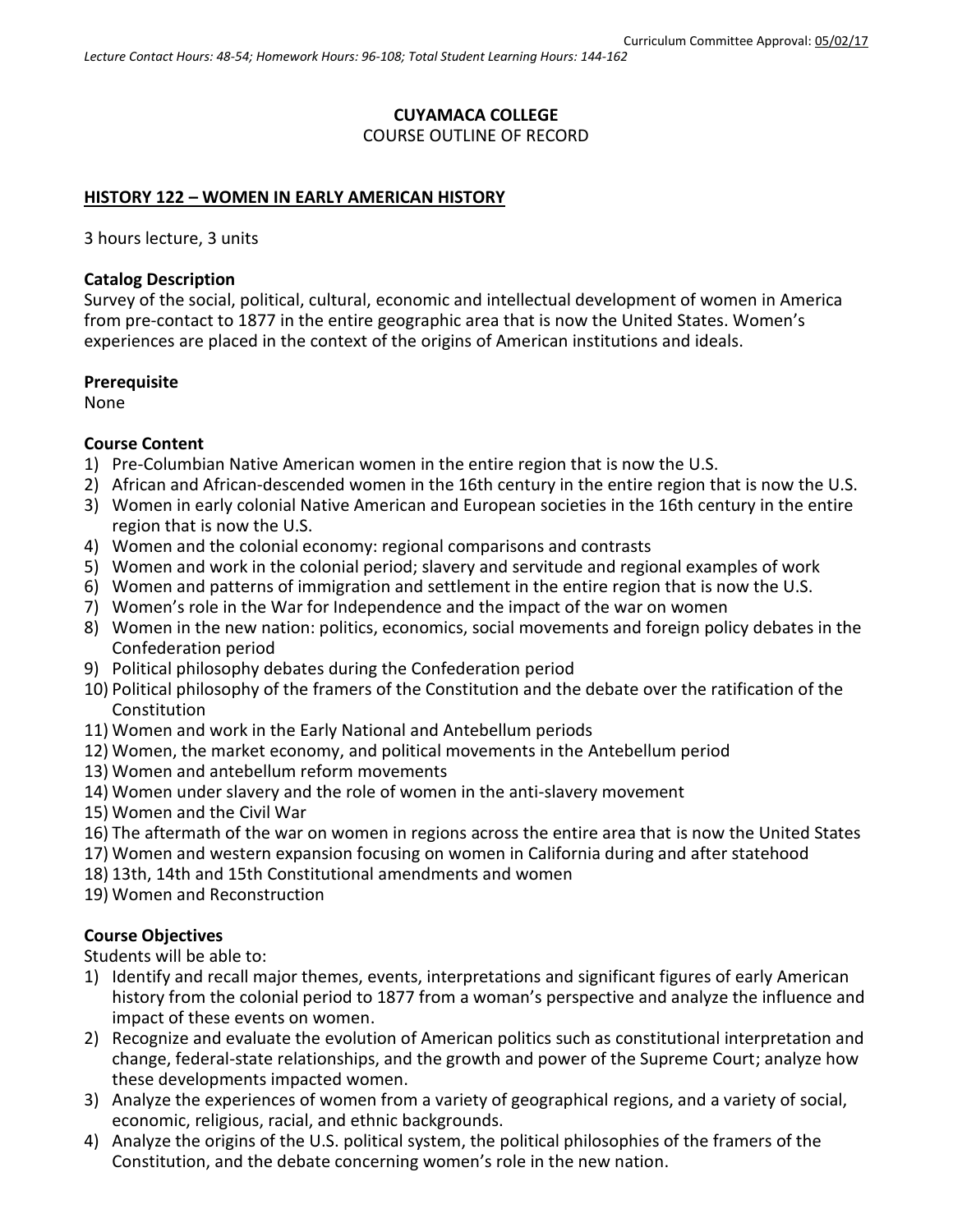- 5) Explain the role of citizens in creating changes under the United States Constitution and state government, including women's efforts for political equality.
- 6) Describe how women interacted with federal, state and local governments.
- 7) Analyze the social and political reform movements of the antebellum period and the contribution of women to these movements.
- 8) Compare and contrast the development of various geographic regions in the area that is now the United States and how women influenced society, culture and politics in these regions.
- 9) Explain the origin of the California State Constitution and identify key features of the document.
- 10) Analyze women's involvement in the establishment of the state of California and its relationship to the federal government from its entry into the Union to 1877.
- 11) Evaluate women's involvement in the growth of the California population, including how that growth affected local and state institutions.
- 12) Discriminate between primary and secondary sources.

### **Method of Evaluation**

A grading system will be established by the instructor and implemented uniformly. Grades will be based on demonstrated proficiency in subject matter determined by multiple measurements for evaluation, one of which must be essay exams, skills demonstration or, where appropriate, the symbol system.

- 1) Quizzes/exams that measure students' ability to identify, recall and evaluate major interpretations, themes, events, figures and interpretations in Early American and California history from a women's perspective as well as describe the influence of women.
- 2) Quizzes/exams that measure students' ability to identify, recall and evaluate the origins, development and philosophy behind the U.S political system and Constitution, analyze the debate concerning women's role in the new nation, and describe the role of citizens in creating change.
- 3) Quizzes/exams that measure students' ability to identify and explain the origins, structure and key features of the California state constitution.
- 4) In-class group activities and writing assignments that measure students' ability to analyze the experiences of women from a variety of geographical regions, social, economic, religious, racial, and ethnic backgrounds.
- 5) Research papers/written homework that measure students' ability to write analytical papers that explain cultural, economic, social and political changes in early American history and their impact on women; discriminate between primary and secondary sources.

### **Special Materials Required of Student**

None

#### **Minimum Instructional Facilities**

Smart classroom with writing boards, overhead projector

### **Method of Instruction**

- 1) Lecture and discussion
- 2) Small and large group discussion
- 3) Multimedia presentations
- 4) Guest speakers
- 5) Individual and group projects, structured in-class exercises
- 6) Auxiliary use of study groups, peer tutoring and/or instructional office hours

### **Out-of-Class Assignments**

- 1) Reading assignments, reading response questions, reading journals
- 2) Map exercises
- 3) Field exercises including museum and library research and visits to historic sites